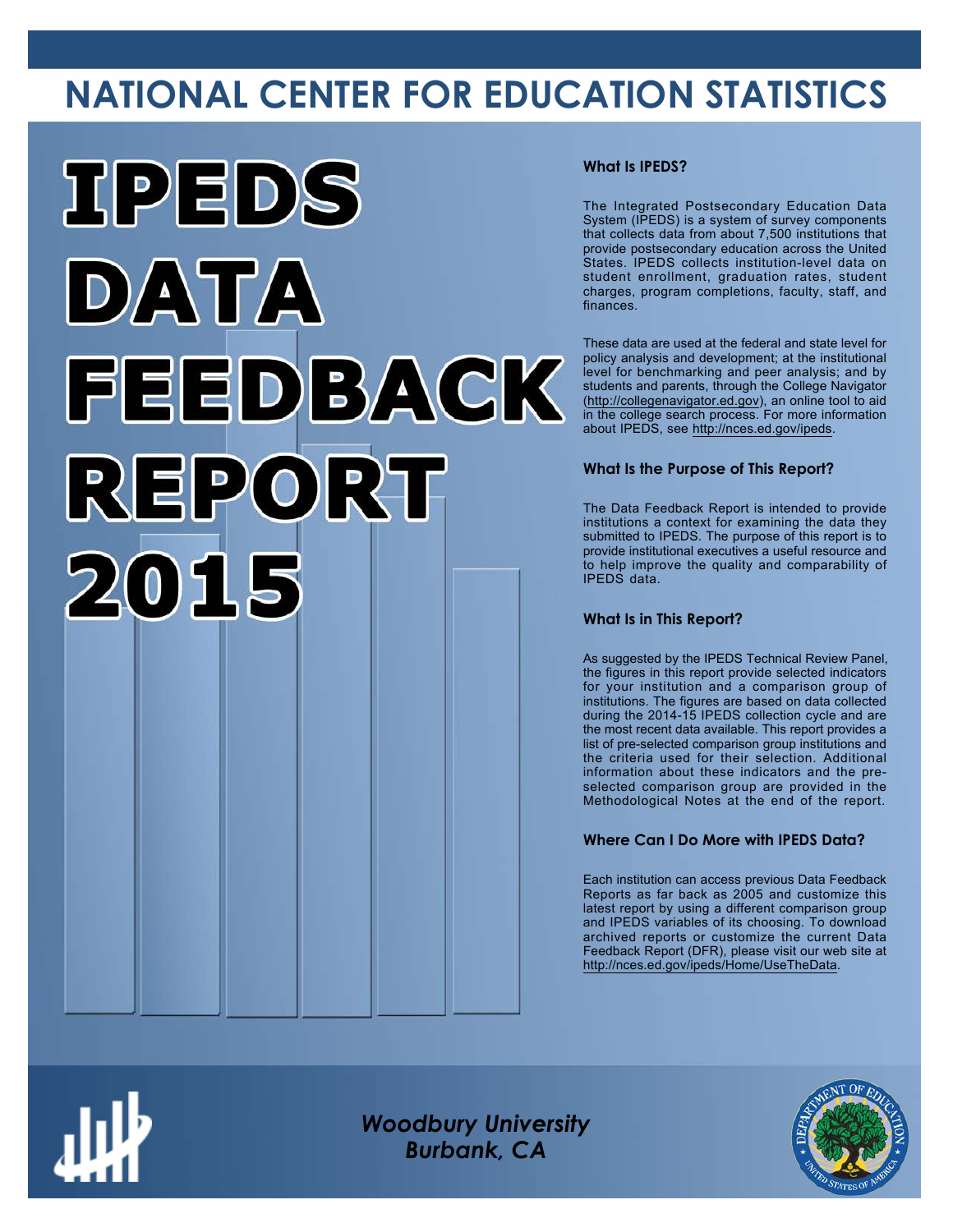## **COMPARISON GROUP**

Comparison group data are included to provide a context for interpreting your institution's statistics. If your institution did not define a custom comparison group for this report by July 17, NCES selected a comparison group for you. (In this case, the characteristics used to define the comparison group appears below.) The Customize Data Feedback Report functionality on the IPEDS Data Center [\(http://nces.ed.gov/ipeds/datacenter/\)](http://nces.ed.gov/ipeds/datacenter/) can be used to reproduce the figures in this report using different peer groups.

Using some of your institution's characteristics, a group of comparison institutions was selected for you. The characteristics include Carnegie Classification of Masters Colleges and Universities (medium programs), private not-for-profit and enrollment of a similar size. This comparison group includes the following 31 institutions:

- Anna Maria College (Paxton, MA)
- Antioch University-Midwest (Yellow Springs, OH)
- Antioch University-Seattle (Seattle, WA)
- Avila University (Kansas City, MO)
- Caldwell University (Caldwell, NJ)
- Carlos Albizu University-Miami (Miami, FL)
- Christian Brothers University (Memphis, TN)
- Columbia College (Columbia, SC)
- Converse College (Spartanburg, SC)
- Cumberland University (Lebanon, TN)
- Dominican University of California (San Rafael, CA)
- Freed-Hardeman University (Henderson, TN)
- Goddard College (Plainfield, VT)
- Heritage University (Toppenish, WA)
- Holy Names University (Oakland, CA)
- Hood College (Frederick, MD)
- John F. Kennedy University (Pleasant Hill, CA)
- Kettering University (Flint, MI)
- Malone University (Canton, OH)
- Mills College (Oakland, CA)
- Notre Dame de Namur University (Belmont, CA)
- Oakland City University (Oakland City, IN)
- Ottawa University-Phoenix (Phoenix, AZ)
- Rosemont College (Rosemont, PA)
- Shorter University-College of Adult & Professional Programs (Marietta, GA)
- Sierra Nevada College (Incline Village, NV)
- Southwestern College (Winfield, KS)
- Union Graduate College (Schenectady, NY)
- University of Saint Mary (Leavenworth, KS)
- Walla Walla University (College Place, WA)
- Wheelock College (Boston, MA)

#### **The figures in this report have been organized and ordered into the following topic areas:**

- 1) Admissions (only for non-open-admissions schools), 2) Student Enrollment,
- 
- 3) Awards,
- 4) Charges and Net Price,
- 5) Student Financial Aid,
- 6) Military Benefits\*, 7) Retention and Graduation Rates,
- 
- 8) Finance, 9) Staff, and
- 
- 10) Libraries\*.

\*These figures only appear in customized Data Feedback Reports (DFR), which are available through Use the Data portal on the IPEDS website.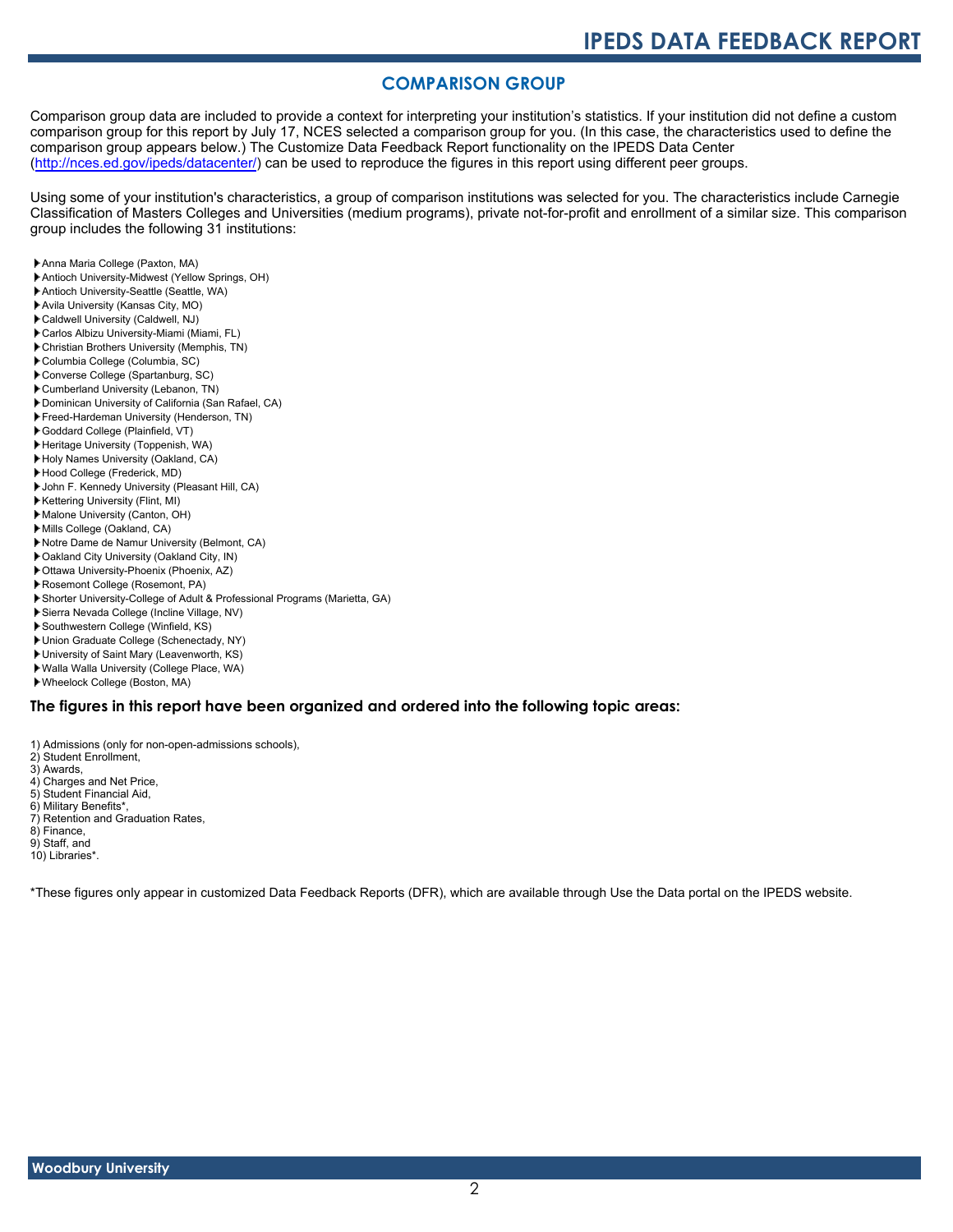



NOTE: For more information about disaggregation of data by race and ethnicity, see the Methodological Notes. Median values for the comparison group will not add to 100%. See "Use of Median Values for Comparison Group" for how median values are determined. N is the number of institutions in the comparison group. SOURCE: U.S. Department of Education, National Center for Education Statistics, Integrated Postsecondary Education Data System (IPEDS): Spring 2014, Fall Enrollment component.

#### **Figure 2. Unduplicated 12-month headcount of all students and of undergraduate students (2013-14), total FTE enrollment (2013-14), and full- and part-time fall enrollment (Fall 2014)**



NOTE: For details on calculating full-time equivalent (FTE) enrollment, see Calculating FTE in the Methodological Notes. Total headcount, FTE, and full- and part-time fall enrollment include both undergraduate and postbaccalaureate students, when applicable. N is the number of institutions in the comparison group.

SOURCE: U.S. Department of Education, National Center for Education Statistics, Integrated Postsecondary Education Data System (IPEDS): Fall 2014, 12-month Enrollment component and Spring 2015, Fall Enrollment component.

#### **Figure 3. Number of degrees awarded, by level: 2013-14**



NOTE: For additional information about postbaccalaureate degree levels, see the Methodology Notes. N is the number of institutions in the comparison group. SOURCE: U.S. Department of Education, National Center for Education Statistics, Integrated Postsecondary Education Data System (IPEDS): Fall 2014, Completions component.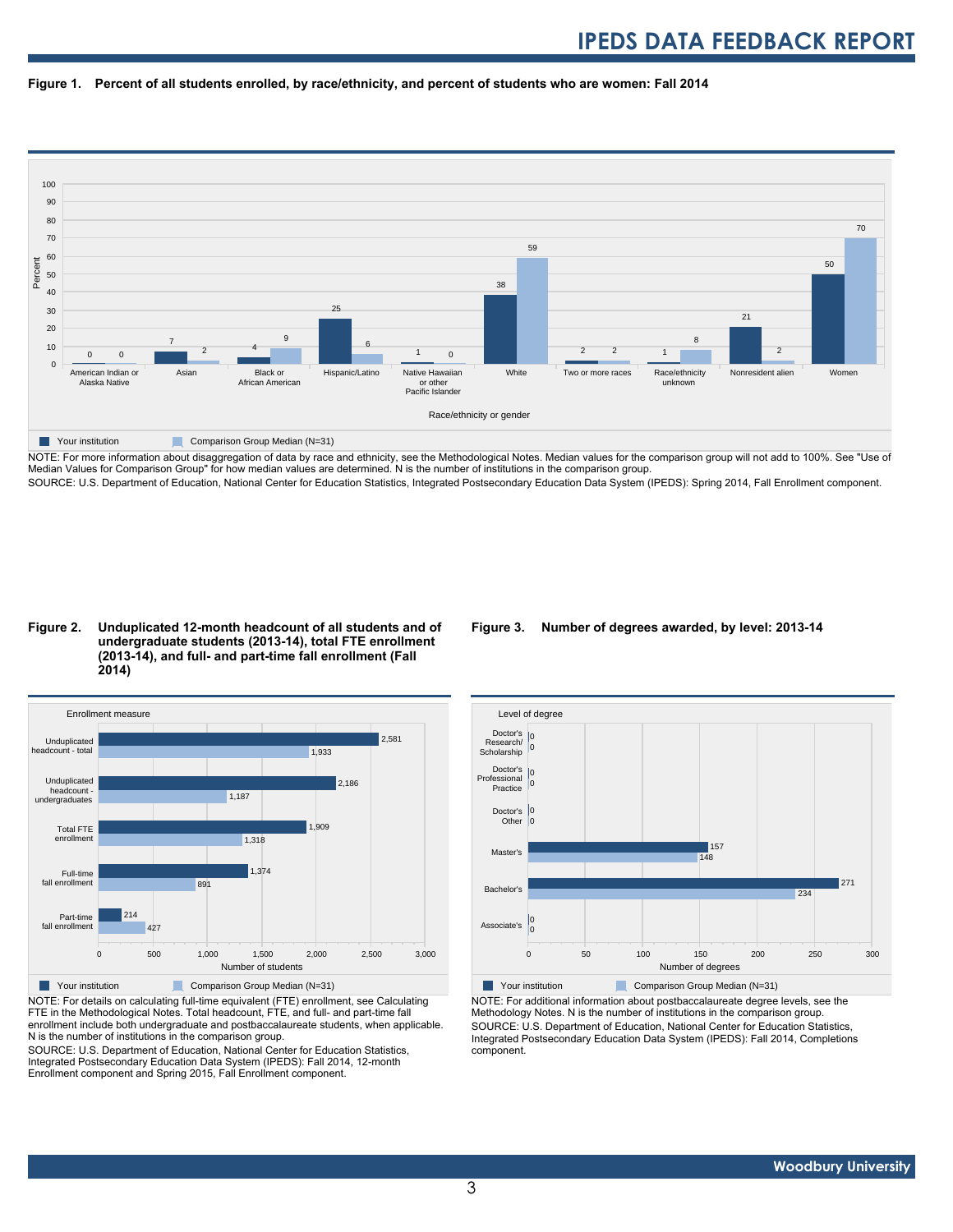**Figure 4. Academic year tuition and required fees for full-time, first-time degree/certificate-seeking undergraduates: 2011-12 to 2014-15**



NOTE: The tuition and required fees shown here are the lowest reported from the categories of in-district, in-state, and out-of-state. N is the number of institutions in the comparison group.

SOURCE: U.S. Department of Education, National Center for Education Statistics, Integrated Postsecondary Education Data System (IPEDS): Fall 2014, Institutional Characteristics component.





NOTE: Average net price is for full-time, first-time degree/certificate-seeking undergraduate students and is generated by subtracting the average amount of federal, state/local government, and institutional grant and scholarship aid from the total cost of attendance. Total cost of attendance is the sum of published tuition and required fees, books and supplies, and the average room and board and other expenses. For details, see the Methodological Notes. N is the number of institutions in the comparison group. SOURCE: U.S. Department of Education, National Center for Education Statistics, Integrated Postsecondary Education Data System (IPEDS): Fall 2014, Institutional Characteristics component; Winter 2014-15, Student Financial Aid component.

**Figure 6. Percent of full-time, first-time degree/certificate-seeking undergraduate students who received grant or scholarship aid from the federal government, state/local government, or the institution, or loans, by type of aid: 2013-14**



NOTE: Any grant aid above includes grant or scholarship aid from the federal government, state/local government, or the institution. Federal grants includes Pell grants and other federal grants. Any loans includes federal loans and other loans to students. For details on how students are counted for financial aid reporting, see Cohort Determination in the Methodological Notes. N is the number of institutions in the comparison group. SOURCE: U.S. Department of Education, National Center for Education Statistics, Integrated Postsecondary Education Data System (IPEDS): Winter 2014-15, Student

#### **Figure 7. Average amounts of grant or scholarship aid from the federal government, state/local government, or the institution, or loans received for full-time, first-time degree/certificate-seeking undergraduate students, by type of aid: 2013-14**



**Your institution Comparison Group Median** 

NOTE: Any grant aid above includes grant or scholarship aid from the federal government, state/local government, or the institution. Federal grants includes Pell grants and other federal grants. Any loans includes federal loans and other loans to students. Average amounts of aid were calculated by dividing the total aid awarded by the total number of recipients in each institution. N is the number of institutions in the comparison group. SOURCE: U.S. Department of Education, National Center for Education Statistics, Integrated Postsecondary Education Data System (IPEDS): Winter 2014-15, Student Financial Aid component.

 **Woodbury University**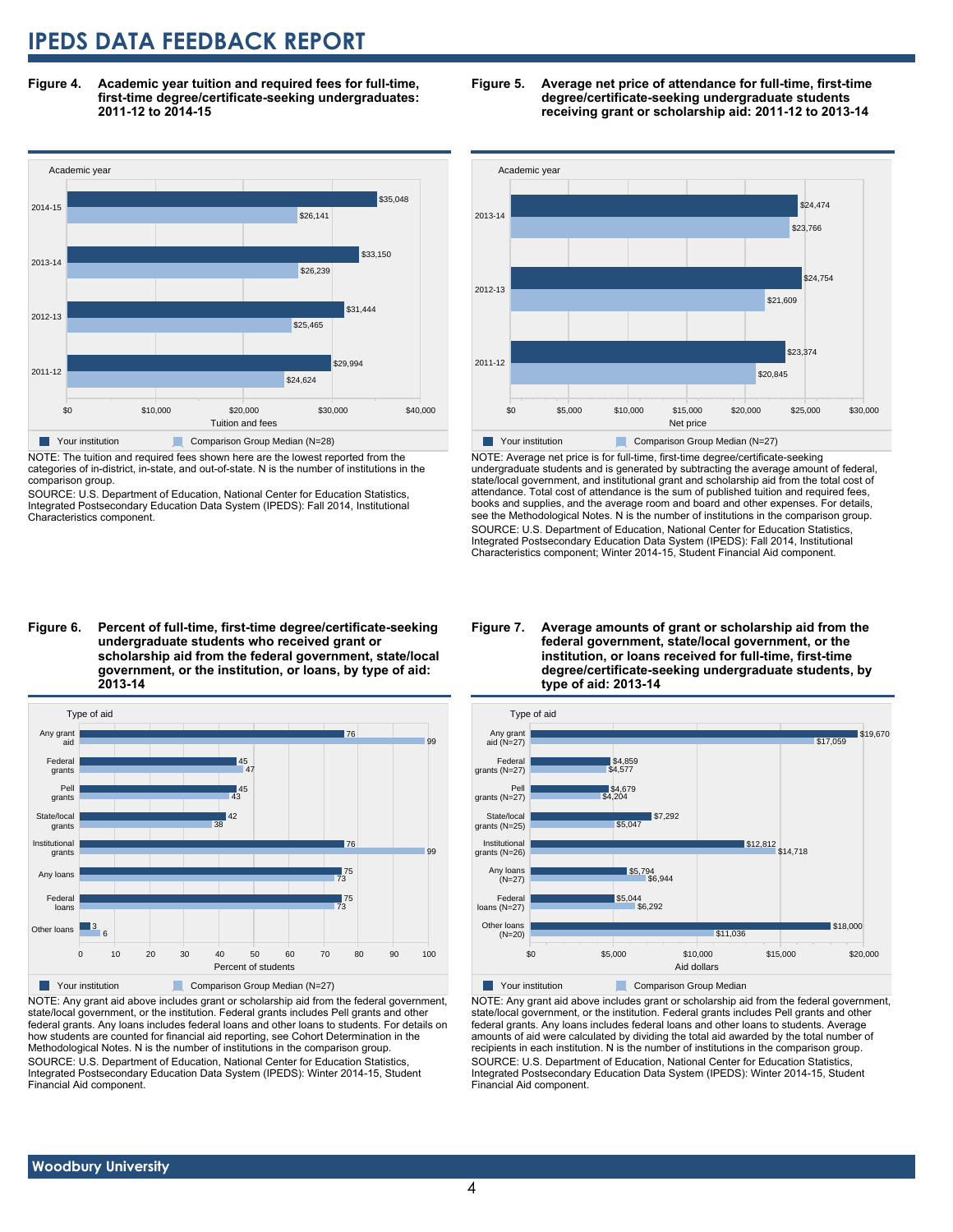**Figure 8. Percent of all undergraduates receiving aid, by type of aid: 2013-14**

**Figure 9. Average amount of aid received by all undergraduates, by type of aid: 2013-14**



NOTE: Any grant aid above includes grant or scholarship aid from the federal government, state/local government, the institution, or other sources. Federal loans includes only federal loans to students. N is the number of institutions in the comparison group. SOURCE: U.S. Department of Education, National Center for Education Statistics, Integrated Postsecondary Education Data System (IPEDS): Winter 2014-15, Student Financial Aid component.



NOTE: Any grant aid above includes grant or scholarship aid from the federal government, state/local government, the institution, or other sources. Federal loans includes federal loans to students. Average amounts of aid were calculated by dividing the total aid awarded by the total number of recipients in each institution. N is the number of institutions in the comparison group.

SOURCE: U.S. Department of Education, National Center for Education Statistics, Integrated Postsecondary Education Data System (IPEDS): Winter 2014-15, Student Financial Aid component.

#### **Figure 10. Graduation rate and transfer-out rate (2008 cohort); graduation rate cohort as a percent of total entering students and retention rates of first-time students (Fall 2014)**



NOTE: Graduation rate cohort includes all full-time, first-time degree/certificate-seeking undergraduate students. Graduation and transfer-out rates are the Student Right-to-Know rates. Only institutions with mission to prepare students to transfer are required to report transfer out. Retention rates are measured from the fall of first enrollment to the following fall. Four-year institutions report retention rates for students seeking a bachelor's degree. For more details, see the Methodological Notes. N is the number of institutions in the comparison group.

SOURCE: U.S. Department of Education, National Center for Education Statistics, Integrated Postsecondary Education Data System (IPEDS): Winter 2014-15, Graduation Rates component and Spring 2014, Fall Enrollment component.

#### **Figure 11. Bachelor's degree graduation rates of full-time, first-time degree/certificate-seeking undergraduates within 4 years, 6 years, and 8 years: 2006 cohort**



NOTE: The 6-year graduation rate is the Student Right-to-Know (SRK) rate; the 4- and 8 year rates are calculated using the same methodology. For details, see the Methodological Notes. N is the number of institutions in the comparison group. SOURCE: U.S. Department of Education, National Center for Education Statistics, Integrated Postsecondary Education Data System (IPEDS): Winter 2014-15, 200% Graduation Rates component.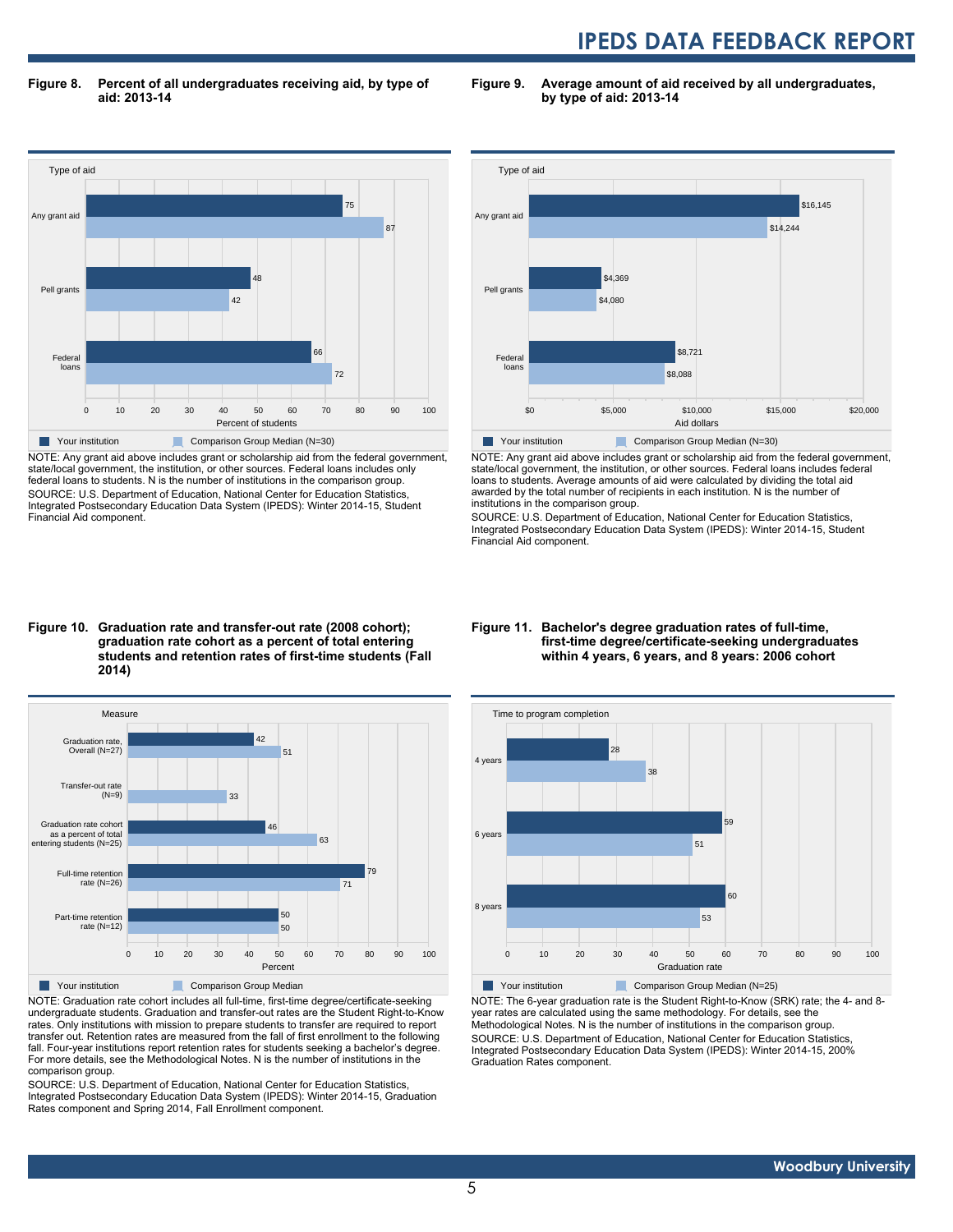**Figure 12. Graduation rates of full-time, first-time degree/certificate-seeking undergraduates within 150% of normal time to program completion, by race/ethnicity: 2008 cohort**



NOTE: For more information about disaggregation of data by race and ethnicity, see the Methodological Notes. The graduation rates are the Student Right-to-Know (SRK) rates. Median values for the comparison group will not add to 100%. N is the number of institutions in the comparison group.

SOURCE: U.S. Department of Education, National Center for Education Statistics, Integrated Postsecondary Education Data System (IPEDS): Winter 2014-15, Graduation Rates component.

#### **Figure 13. Percent distribution of core revenues, by source: Fiscal year 2014**



**Figure 14. Core expenses per FTE enrollment, by function: Fiscal**

**year 2014**

Other core expenses \$0 \$1,767

\$2,292 \$2,203

\$3,083 \$2,314

Student services

Institutional support Academic support

Public service

i∝∩ \$0



NOTE: The comparison group median is based on those members of the comparison group that report finance data using the same accounting standards as the comparison institution. For a detailed definition of core revenues, see the Methodological Notes. N is the number of institutions in the comparison group.

SOURCE: U.S. Department of Education, National Center for Education Statistics, Integrated Postsecondary Education Data System (IPEDS): Spring 2014, Finance component.



\$4,894 \$4,037

\$0 \$2,000 \$4,000 \$6,000 \$8,000 \$10,000 \$12,000 Dollars per FTE

NOTE: Expenses per full-time equivalent (FTE) enrollment, particularly instruction, may be inflated because finance data includes all core expenses while FTE reflects credit activity only. For details on calculating FTE enrollment and a detailed definition of core expenses, see the Methodological Notes. N is the number of institutions in the comparison group. SOURCE: U.S. Department of Education, National Center for Education Statistics, Integrated Postsecondary Education Data System (IPEDS): Fall 2014, 12-month Enrollment component and Spring 2015, Finance component.

# Revenue source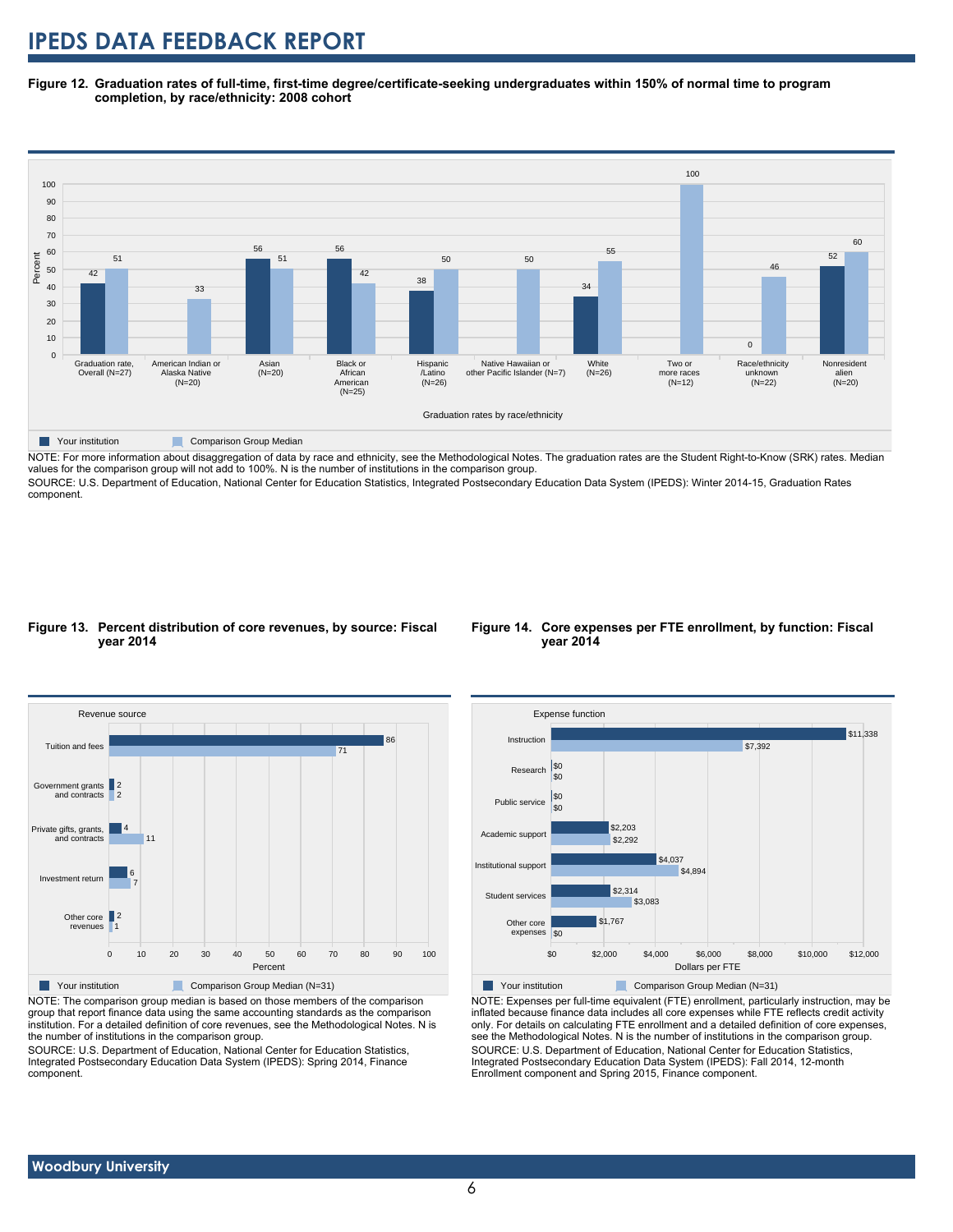**Figure 15. Full-time equivalent staff, by occupational category: Fall 2014**

**Figure 16. Average salaries of full-time instructional non-medical staff equated to 9-month contracts, by academic rank: Academic year 2014-15**



NOTE: Graduate assistants are not included. For calculation details, see the Methodological Notes. N is the number of institutions in the comparison group. SOURCE: U.S. Department of Education, National Center for Education Statistics, Integrated Postsecondary Education Data System (IPEDS): Spring 2014, Human Resources component.



NOTE: Average salaries of full-time instructional non-medical staff equated to 9-month contracts was calculated by multiplying the average monthly salary by 9. The average monthly salary was calculated by dividing the total salary outlays by the total number of months covered by staff on 9, 10, 11 and 12-month contracts.

SOURCE: U.S. Department of Education, National Center for Education Statistics, Integrated Postsecondary Education Data System (IPEDS): Spring 2014, Human Resources component.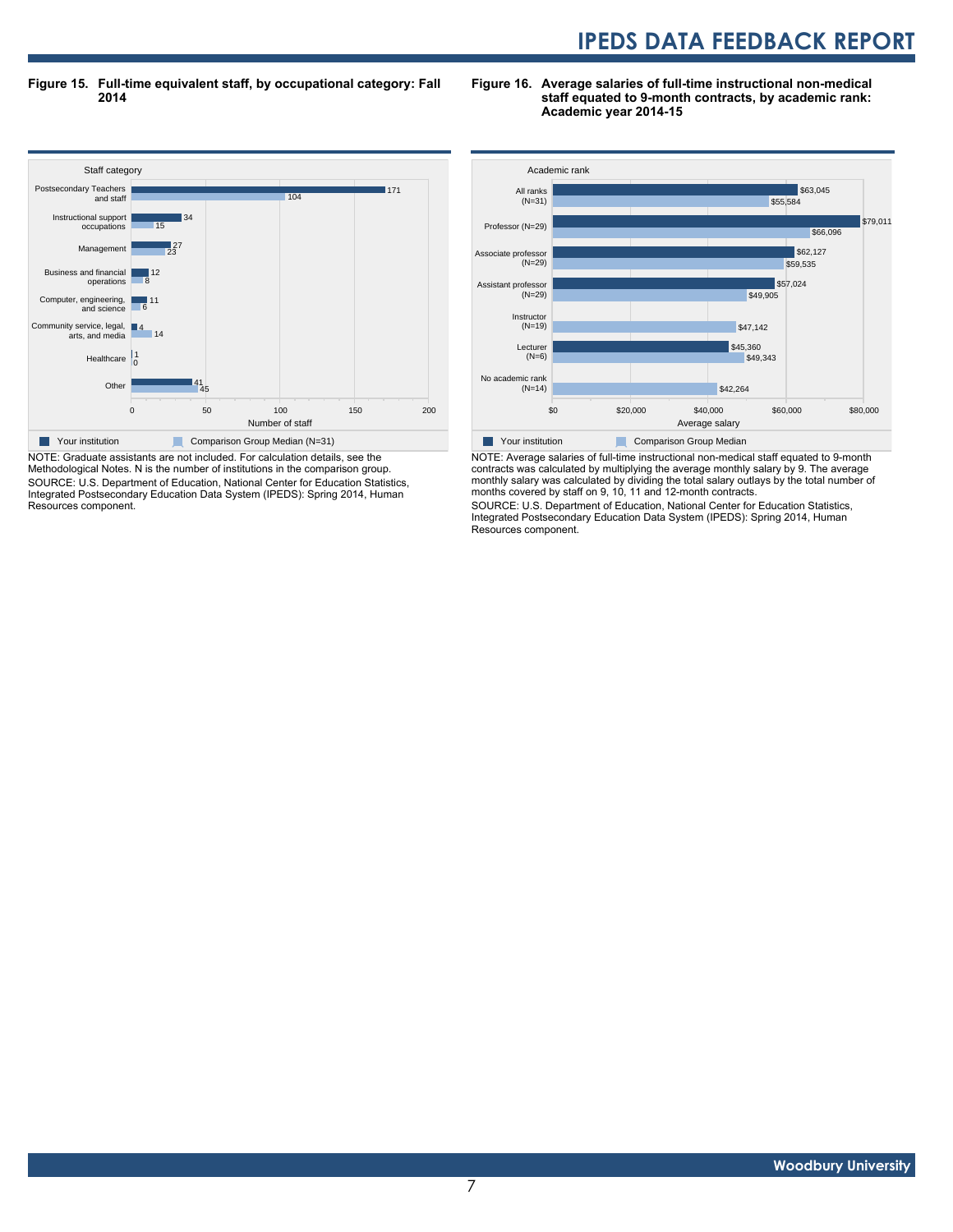## **METHODOLOGICAL NOTES**

#### **Overview**

This report is based on data supplied by institutions to IPEDS during the 2014-15 data collection year. Response rates exceeded 99% for most surveys. Detailed response tables are included in IPEDS First Look reports, which can be found at [http://nces.ed.gov/pubsearch/getpubcats.asp?sid=010.](http://nces.ed.gov/pubsearch/getpubcats.asp?sid=010)

#### **Use of Median Values for Comparison Group**

The value for the comparison institution is compared to the median value for the comparison group for each statistic included in the figure. If more than one statistic is presented in a figure, the median values are determined separately for each indicator or statistic. Medians are not reported for comparison groups with fewer than three values. Where percentage distributions are presented, median values may not add to 100%. To access all the data used to create the figures included in this report, go to 'Use the Data' portal on the IPEDS website ([http://nces.ed.gov/ipeds\)](http://nces.ed.gov/ipeds).

#### **Missing Statistics**

If a statistic is not reported for your institution, the omission indicates that the statistic is not relevant to your institution and the data were not collected. Not all notes may be applicable to your report.

#### **Use of Imputed Data**

All IPEDS data are subject to imputation for total (institutional) and partial (item) nonresponse. If necessary, imputed values were used to prepare your report.

#### **Data Confidentiality**

IPEDS data are not collected under a pledge of confidentiality.

#### **Disaggregation of Data by Race/Ethnicity**

When applicable, some statistics are disaggregated by race/ethnicity. Data disaggregated by race/ethnicity have been reported using the 1997 Office of Management and Budget categories. Detailed information about the race/ethnicity categories can be found at <http://nces.ed.gov/ipeds/reic/resource.asp>.

#### **Cohort Determination for Reporting Student Financial Aid and Graduation Rates**

Student cohorts for reporting Student Financial Aid and Graduation Rates data are based on the reporting type of the institution. For institutions that report based on an academic year (those operating on standard academic terms), student counts and cohorts are based on fall term data. Student counts and cohorts for program reporters (those that do not operate on standard academic terms) are based on unduplicated counts of students enrolled during a full 12-month period.

#### **Description of Statistics Used in the Figures**

#### *Admissions and Test Score Data*

Admissions and test score data are presented only for institutions that do not have an open admission policy, and apply to first-time, degree/certificate-seeking undergraduate students only. Applicants include only those students who fulfilled all requirements for consideration for admission and who were notified of one of the following actions: admission, non-admission, placement on a wait list, or application withdrawn (by applicant or institution). Admitted applicants (admissions) include wait-listed students who were subsequently offered admission. Early decision, early action, and students who began studies during the summer prior to the fall reporting period are included. For customized Data Feedback Reports, test scores are presented only if they are required for admission.

#### *Average Institutional Net Price*

Average net price is calculated for full-time, first-time degree/certificateseeking undergraduates who were awarded grant or scholarship aid from the federal government, state/local government, or the institution anytime during the full aid year. For public institutions, this includes only students who paid the in-state or in-district tuition rate. Other sources of grant aid are excluded. Average net price is generated by subtracting the average amount of federal, state/local government, and institutional grant and scholarship aid from the total cost of attendance. Total cost of attendance is the sum of published tuition and required fees, books and supplies, and the average room and board and other expenses.

For the purpose of the IPEDS reporting, aid received refers to financial aid that was awarded to, and accepted by, a student. This amount may differ from the aid amount that is disbursed to a student.

#### *Core Revenues*

Core revenues for public institutions reporting under GASB standards include tuition and fees; state and local appropriations; government grants and contracts; private gifts, grants, and contracts; sales and services of educational activities; investment income; other operating and nonoperating sources; and other revenues and additions (federal and capital appropriations and grants and additions to permanent endowments). Core revenues for private, not-for-profit institutions (and a small number of public institutions) reporting under FASB standards include tuition and fees; government appropriations (federal, state, and local); government grants and contracts; private gifts, grants, and contracts (including contributions from affiliated entities); investment return; sales and services of educational activities; and other sources. Core revenues for private, forprofit institutions reporting under FASB standards include tuition and fees; government appropriations, grants, and contracts (federal, state, and local); private grants and contracts; investment income; sales and services of educational activities; and other sources. At degree-granting institutions, core revenues exclude revenues from auxiliary enterprises (e.g., bookstores, dormitories), hospitals, and independent operations. Nondegree-granting institutions do no report revenue from auxiliary enterprises in a separate category. These amounts may be included in the core revenues from other sources.

#### *Core Expenses*

Core expenses include expenses for instruction, research, public service, academic support, institutional support, student services, scholarships and fellowships (net of discounts and allowances), and other expenses. Expenses for operation and maintenance of plant, depreciation, and interest are allocated to each of the other functions. Core expenses at degree-granting institutions exclude expenses for auxiliary enterprises (e.g., bookstores, dormitories), hospitals, and independent operations. Nondegree-granting institutions do not report expenses for auxiliary enterprises in a separate category. These amounts may be included in the core expenses as other expenses.